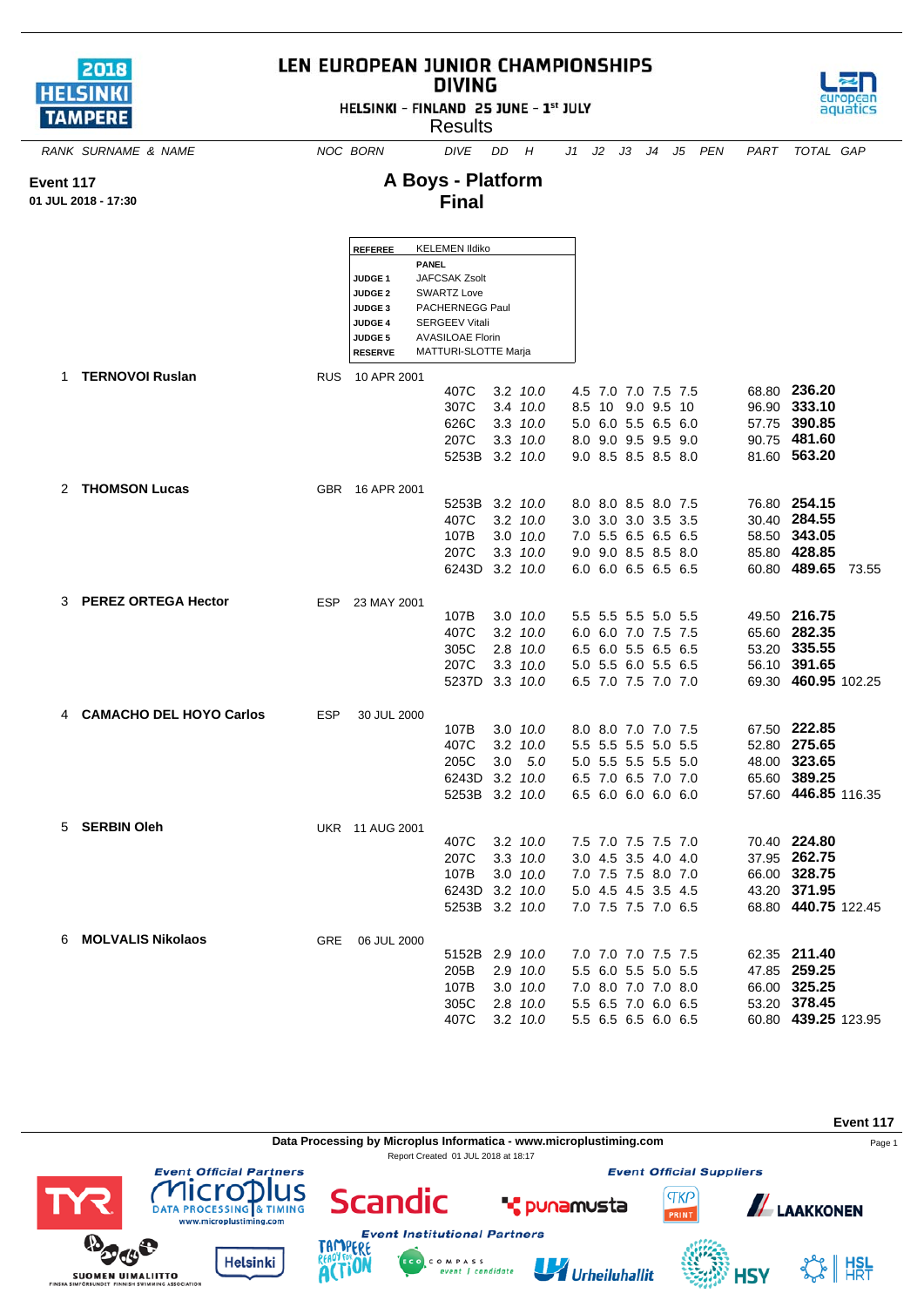|    | RANK SURNAME & NAME        |            | <b>NOC BORN</b> | <b>DIVE</b>    | DD  | Н                | J1 | J2 | J3 J4 J5 PEN        |  | PART | TOTAL GAP           |  |
|----|----------------------------|------------|-----------------|----------------|-----|------------------|----|----|---------------------|--|------|---------------------|--|
|    | 7 MASSENBERG Lou           |            | GER 13 NOV 2000 |                |     |                  |    |    |                     |  |      |                     |  |
|    |                            |            |                 | 6243D          |     | $3.2$ $10.0$     |    |    | 6.5 6.5 7.0 7.0 7.0 |  |      | 65.60 228.05        |  |
|    |                            |            |                 | 407C           |     | 3.2 10.0         |    |    | 6.5 6.0 6.0 7.0 6.5 |  |      | 60.80 288.85        |  |
|    |                            |            |                 | 207C           |     | 3.3 10.0         |    |    | 4.0 4.0 4.0 4.0 4.0 |  |      | 39.60 328.45        |  |
|    |                            |            |                 | 107B           |     | $3.0$ $10.0$     |    |    | 4.0 4.0 4.5 4.0 4.0 |  |      | 36.00 364.45        |  |
|    |                            |            |                 | 5253B 3.2 10.0 |     |                  |    |    | 7.0 7.0 7.0 7.0 7.0 |  |      | 67.20 431.65 131.55 |  |
| 8  | <b>TSIRIKOS Athanasios</b> |            | GRE 04 MAR 2002 |                |     |                  |    |    |                     |  |      |                     |  |
|    |                            |            |                 | 405C           | 2.7 | 7.5              |    |    | 5.5 5.0 5.5 5.5 6.0 |  |      | 44.55 203.60        |  |
|    |                            |            |                 | 5152B          | 2.9 | 10.0             |    |    | 7.0 7.5 7.0 6.5 7.0 |  |      | 60.90 264.50        |  |
|    |                            |            |                 | 205C           | 3.0 | 5.0              |    |    | 6.5 6.5 5.5 5.5 6.5 |  |      | 55.50 320.00        |  |
|    |                            |            |                 | 614B           |     | 2.4 10.0         |    |    | 5.0 5.5 5.5 6.0 5.5 |  |      | 39.60 359.60        |  |
|    |                            |            |                 | 107B           |     | $3.0$ $10.0$     |    |    | 6.5 6.5 7.5 6.5 7.0 |  |      | 60.00 419.60 143.60 |  |
| 9  | <b>VOLPE Antonio</b>       | <b>ITA</b> | 09 APR 2000     |                |     |                  |    |    |                     |  |      |                     |  |
|    |                            |            |                 | 5152B          |     | 2.9 10.0         |    |    | 6.5 6.5 7.0 7.0 7.0 |  |      | 59.45 211.70        |  |
|    |                            |            |                 | 205C           | 3.0 | 5.0              |    |    | 5.0 5.5 5.5 6.0 6.0 |  |      | 51.00 262.70        |  |
|    |                            |            |                 | 305C           |     | $2.8$ $10.0$     |    |    | 4.0 4.0 3.0 4.0 4.0 |  |      | 33.60 296.30        |  |
|    |                            |            |                 | 405B           |     | 2.8 10.0         |    |    | 4.5 5.0 5.5 5.0 6.0 |  |      | 43.40 339.70        |  |
|    |                            |            |                 | 107B           |     | $3.0$ $10.0$     |    |    | 7.0 6.5 7.0 7.5 7.5 |  |      | 64.50 404.20 159.00 |  |
| 10 | <b>SEMBIANTE Loris</b>     | <b>ITA</b> | 13 OCT 2001     |                |     |                  |    |    |                     |  |      |                     |  |
|    |                            |            |                 | 5253B          |     | $3.2 \quad 10.0$ |    |    | 6.0 7.0 6.5 6.5 6.0 |  |      | 60.80 226.95        |  |
|    |                            |            |                 | 107B           |     | 3.0 10.0         |    |    | 6.5 7.0 6.5 6.0 6.0 |  |      | 57.00 283.95        |  |
|    |                            |            |                 | 407C           |     | 3.2 10.0         |    |    | 4.0 4.0 5.0 5.0 4.5 |  |      | 43.20 327.15        |  |
|    |                            |            |                 | 305C           | 2.9 | 7.5              |    |    | 2.5 2.5 2.0 2.5 2.5 |  |      | 21.75 348.90        |  |
|    |                            |            |                 | 205C           | 3.0 | 5.0              |    |    | 5.0 5.5 6.0 5.0 5.5 |  |      | 48.00 396.90 166.30 |  |
| 11 | <b>SMIRNOV IIia</b>        | <b>RUS</b> | 06 APR 2000     |                |     |                  |    |    |                     |  |      |                     |  |
|    |                            |            |                 | 107B           |     | $3.0$ $10.0$     |    |    | 3.5 4.5 4.0 4.0 4.5 |  |      | 37.50 197.75        |  |
|    |                            |            |                 | 407C           |     | $3.2$ $10.0$     |    |    | 3.5 3.0 4.0 4.0 3.5 |  |      | 35.20 232.95        |  |
|    |                            |            |                 | 626C           |     | 3.3 10.0         |    |    | 3.5 3.5 3.5 3.0 3.5 |  |      | 34.65 267.60        |  |
|    |                            |            |                 | 207C           |     | $3.3$ $10.0$     |    |    | 6.0 6.0 5.0 5.5 5.5 |  |      | 56.10 323.70        |  |
|    |                            |            |                 | 5253B 3.2 10.0 |     |                  |    |    | 7.5 7.0 7.5 6.5 7.0 |  |      | 68.80 392.50 170.70 |  |
| 12 | <b>KOTOWSKI Filip</b>      |            | POL 19 MAY 2000 |                |     |                  |    |    |                     |  |      |                     |  |
|    |                            |            |                 | 205C           | 3.0 | 5.0              |    |    | 3.5 3.0 3.0 3.0 3.5 |  |      | 28.50 184.55        |  |
|    |                            |            |                 | 6241B          |     | $2.7$ $10.0$     |    |    | 6.0 5.5 6.5 6.0 6.0 |  |      | 48.60 233.15        |  |
|    |                            |            |                 | 107B           |     | $3.0$ $10.0$     |    |    | 6.0 6.5 6.0 6.0 6.0 |  |      | 54.00 287.15        |  |
|    |                            |            |                 | 407C           |     | 3.2 10.0         |    |    | 3.0 3.0 3.0 2.5 3.5 |  |      | 28.80 315.95        |  |
|    |                            |            |                 | 5253B 3.2 10.0 |     |                  |    |    | 7.0 6.5 7.0 7.0 7.0 |  |      | 67.20 383.15 180.05 |  |

**Data Processing by Microplus Informatica - www.microplustiming.com** Page 2 Report Created 01 JUL 2018 at 18:17

**Event Institutional Partners** 

C O M P A S S<br>event | candidate

**Scandic** 

TAMP ERE

**ACTION** 

**Event 117**

**ALAAKKONEN** 

**HSY** 

**Event Official Suppliers** 

**TKP** 





**T** punamusta

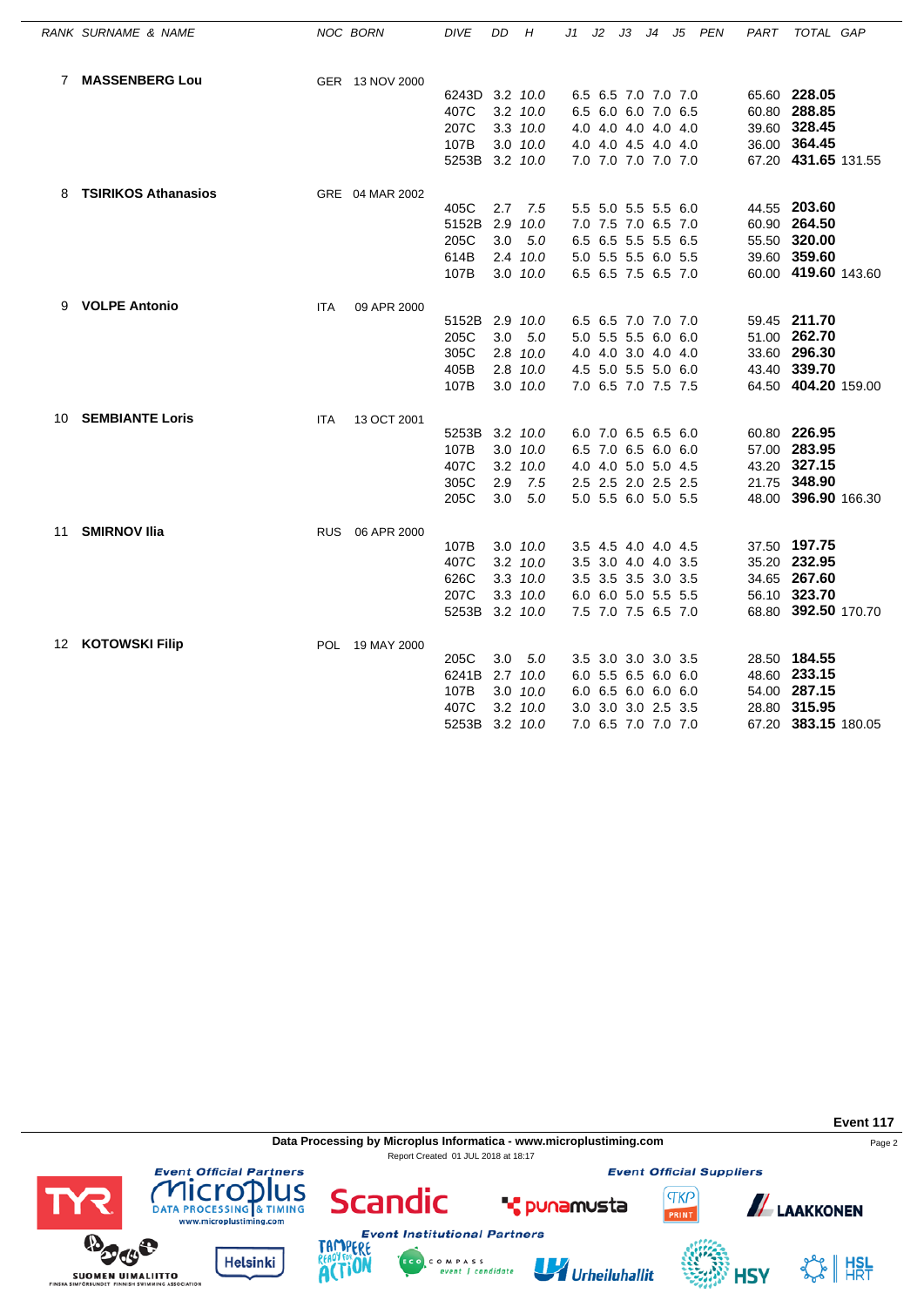

**Event 17 01 JUL 2018**

## LEN EUROPEAN JUNIOR CHAMPIONSHIPS **DIVING**

HELSINKI - FINLAND 25 JUNE - 1st JULY

**Results** 



*RANK SURNAME & NAME NOC BORN DIVE DD H J1 J2 J3 J4 J5 PEN PART TOTAL GAP*

**A Boys - Platform**

**Preliminary**

|   |                        | <b>REFEREE</b>     | <b>KELEMEN Ildiko</b><br>PANEL A (1 2 5 6 7)            |                           |                | PANEL B (3 4 8 9)  |              |                               |                     |  |  |       |                    |       |
|---|------------------------|--------------------|---------------------------------------------------------|---------------------------|----------------|--------------------|--------------|-------------------------------|---------------------|--|--|-------|--------------------|-------|
|   |                        | JUDGE <sub>1</sub> | <b>PICKER Christian</b>                                 |                           |                | JUDGE <sub>1</sub> |              | <b>GEORGIADI Themis</b>       |                     |  |  |       |                    |       |
|   |                        | <b>JUDGE 2</b>     | MATTURI-SLOTTE Marja<br>JAFCSAK Zsolt<br><b>JUDGE 2</b> |                           |                |                    |              |                               |                     |  |  |       |                    |       |
|   |                        | <b>JUDGE 3</b>     |                                                         | HERNANDO FERRER Carla     |                | <b>JUDGE 3</b>     |              | <b>AVASILOAE Florin</b>       |                     |  |  |       |                    |       |
|   |                        | <b>JUDGE 4</b>     | PRINS Linda                                             |                           |                | <b>JUDGE 4</b>     |              | <b>SWARTZ Love</b>            |                     |  |  |       |                    |       |
|   |                        | <b>JUDGE 5</b>     |                                                         | <b>CALDERARA Gianluca</b> |                | <b>JUDGE 5</b>     |              | PACHERNEGG Paul               |                     |  |  |       |                    |       |
|   |                        | <b>RESERVE</b>     |                                                         | <b>TOMLINSON Victoria</b> |                | <b>RESERVE</b>     |              | <b>HOLM THORSEN Anna Maja</b> |                     |  |  |       |                    |       |
| 1 | <b>TERNOVOI Ruslan</b> |                    |                                                         | RUS 10 APR 2001           |                |                    |              |                               |                     |  |  |       |                    |       |
|   |                        |                    |                                                         |                           | 103B           |                    | 1.6 10.0     |                               | 8.0 8.0 8.5 8.0 9.0 |  |  | 39.20 | 39.20              |       |
|   |                        |                    |                                                         |                           | 403B           |                    | $2.0$ $10.0$ |                               | 8.0 7.5 8.0 8.0 8.0 |  |  | 48.00 | 87.20              |       |
|   |                        |                    |                                                         |                           | 301B           |                    | 1.9 10.0     |                               | 7.0 5.5 6.5 6.0 6.5 |  |  | 36.10 | 123.30             |       |
|   |                        |                    |                                                         |                           | 5331D          |                    | $2.1$ $10.0$ |                               | 7.5 6.5 6.5 7.0 7.5 |  |  |       | 44.10 167.40       |       |
|   |                        |                    |                                                         |                           | 407C           |                    | $3.2$ $10.0$ |                               | 6.5 6.5 7.5 7.0 7.0 |  |  |       | 65.60 233.00       |       |
|   |                        |                    |                                                         |                           | 307C           |                    | 3.4 10.0     |                               | 8.5 7.5 8.0 7.5 7.5 |  |  |       | 78.20 311.20       |       |
|   |                        |                    |                                                         |                           | 626C           |                    | $3.3$ $10.0$ |                               | 8.0 8.0 8.5 8.5 8.0 |  |  |       | 80.85 392.05       |       |
|   |                        |                    |                                                         |                           | 207C           |                    | $3.3$ $10.0$ |                               | 6.0 5.0 6.5 7.0 7.0 |  |  |       | 64.35 456.40       |       |
|   |                        |                    |                                                         |                           | 5253B 3.2 10.0 |                    |              |                               | 7.5 8.0 8.0 8.0 8.0 |  |  |       | 76.80 533.20       |       |
| 2 | <b>SERBIN Oleh</b>     |                    |                                                         | <b>UKR 11 AUG 2001</b>    |                |                    |              |                               |                     |  |  |       |                    |       |
|   |                        |                    |                                                         |                           | 103B           |                    | 1.6 10.0     |                               | 7.5 7.5 7.0 7.0 7.5 |  |  | 35.20 | 35.20              |       |
|   |                        |                    |                                                         |                           | 403B           |                    | $2.0$ $10.0$ | 7.5                           | 7.0 7.5 7.5 7.5     |  |  | 45.00 | 80.20              |       |
|   |                        |                    |                                                         |                           | 301B           |                    | 1.9 10.0     |                               | 6.0 5.0 6.0 6.0 6.0 |  |  | 34.20 | 114.40             |       |
|   |                        |                    |                                                         |                           | 5231D          |                    | 2.0 10.0     |                               | 6.5 7.0 6.5 6.5 7.0 |  |  |       | 40.00 154.40       |       |
|   |                        |                    |                                                         |                           | 407C           |                    | $3.2$ $10.0$ | 6.0                           | 6.0 6.5 6.5 6.5     |  |  |       | 60.80 215.20       |       |
|   |                        |                    |                                                         |                           | 207C           |                    | $3.3$ $10.0$ |                               | 5.5 7.0 4.5 6.5 5.5 |  |  |       | 57.75 272.95       |       |
|   |                        |                    |                                                         |                           | 107B           |                    | $3.0$ $10.0$ |                               | 6.5 6.0 7.0 6.0 6.5 |  |  |       | 57.00 329.95       |       |
|   |                        |                    |                                                         |                           | 6243D          |                    | 3.2 10.0     |                               | 6.5 6.0 6.5 6.0 6.0 |  |  | 59.20 | 389.15             |       |
|   |                        |                    |                                                         |                           | 5253B 3.2 10.0 |                    |              |                               | 7.0 8.0 7.5 7.5 7.5 |  |  |       | 72.00 461.15       | 72.05 |
|   | <b>SMIRNOV IIia</b>    |                    | <b>RUS</b>                                              | 06 APR 2000               |                |                    |              |                               |                     |  |  |       |                    |       |
|   |                        |                    |                                                         |                           | 103B           |                    | 1.6 10.0     |                               | 7.5 7.5 8.0 7.5 8.0 |  |  | 36.80 | 36.80              |       |
|   |                        |                    |                                                         |                           | 403B           |                    | $2.0$ $10.0$ |                               | 6.5 6.5 7.0 7.0 7.0 |  |  | 41.00 | 77.80              |       |
|   |                        |                    |                                                         |                           | 201B           |                    | 1.8 10.0     |                               | 7.0 6.0 7.5 8.5 6.5 |  |  | 37.80 | 115.60             |       |
|   |                        |                    |                                                         |                           | 301B           |                    | 1.9 10.0     |                               | 7.5 8.0 7.5 8.0 8.0 |  |  | 44.65 | 160.25             |       |
|   |                        |                    |                                                         |                           | 107B           |                    | $3.0$ $10.0$ |                               | 7.0 6.5 5.5 6.5 6.5 |  |  |       | 58.50 218.75       |       |
|   |                        |                    |                                                         |                           | 407C           |                    | $3.2$ $10.0$ |                               | 4.5 5.5 5.5 5.5 5.5 |  |  |       | 52.80 271.55       |       |
|   |                        |                    |                                                         |                           | 626C           |                    | $3.3$ $10.0$ |                               | 4.0 4.5 4.0 4.5 4.5 |  |  |       | 42.90 314.45       |       |
|   |                        |                    |                                                         |                           | 207C           |                    | $3.3$ $10.0$ |                               | 7.0 7.0 7.5 8.5 7.5 |  |  |       | 72.60 387.05       |       |
|   |                        |                    |                                                         |                           | 5253B          |                    | $3.2$ $10.0$ |                               | 7.0 6.5 7.0 6.5 7.0 |  |  |       | 65.60 452.65       | 80.55 |
|   | 4 THOMSON Lucas        |                    |                                                         |                           |                |                    |              |                               |                     |  |  |       |                    |       |
|   |                        |                    |                                                         | GBR 16 APR 2001           | 612B           |                    | 1.9 10.0     |                               | 8.5 8.0 8.0 8.5 8.5 |  |  |       | 47.50 47.50        |       |
|   |                        |                    |                                                         |                           | 403B           |                    | 2.0 10.0     |                               | 6.0 7.0 6.5 7.0 7.0 |  |  | 41.00 | 88.50              |       |
|   |                        |                    |                                                         |                           | 201B           |                    | 1.8 10.0     |                               | 8.0 8.0 7.0 7.5 8.0 |  |  |       | 42.30 130.80       |       |
|   |                        |                    |                                                         |                           | 301B           |                    | 1.9 10.0     |                               | 8.0 8.5 8.0 8.5 7.5 |  |  |       | 46.55 177.35       |       |
|   |                        |                    |                                                         |                           | 5253B 3.2 10.0 |                    |              |                               | 7.5 6.5 8.5 8.0 7.0 |  |  |       | 72.00 249.35       |       |
|   |                        |                    |                                                         |                           | 407C           |                    | 3.2 10.0     |                               | 6.0 6.0 6.0 7.0 7.0 |  |  |       | 60.80 310.15       |       |
|   |                        |                    |                                                         |                           | 107B           |                    | 3.0 10.0     |                               | 6.5 6.0 6.0 6.0 6.0 |  |  |       | 54.00 364.15       |       |
|   |                        |                    |                                                         |                           | 207C           |                    | 3.3 10.0     |                               | 2.5 3.5 3.0 3.0 3.0 |  |  |       | 29.70 393.85       |       |
|   |                        |                    |                                                         |                           | 6243D 3.2 10.0 |                    |              |                               | 6.0 5.5 6.0 6.5 6.0 |  |  |       | 57.60 451.45 81.75 |       |

**Data Processing by Microplus Informatica - www.microplustiming.com** Page 1

C O M P A S S<br>event | candidate

Report Created 01 JUL 2018 at 14:30





**Helsinki** 



Scandic



**\*** punamusta

**Event Official Suppliers** 

**TKP** 

PRINT



 $\frac{1}{2}$  | HSL

LAAKKONEN

**NPI**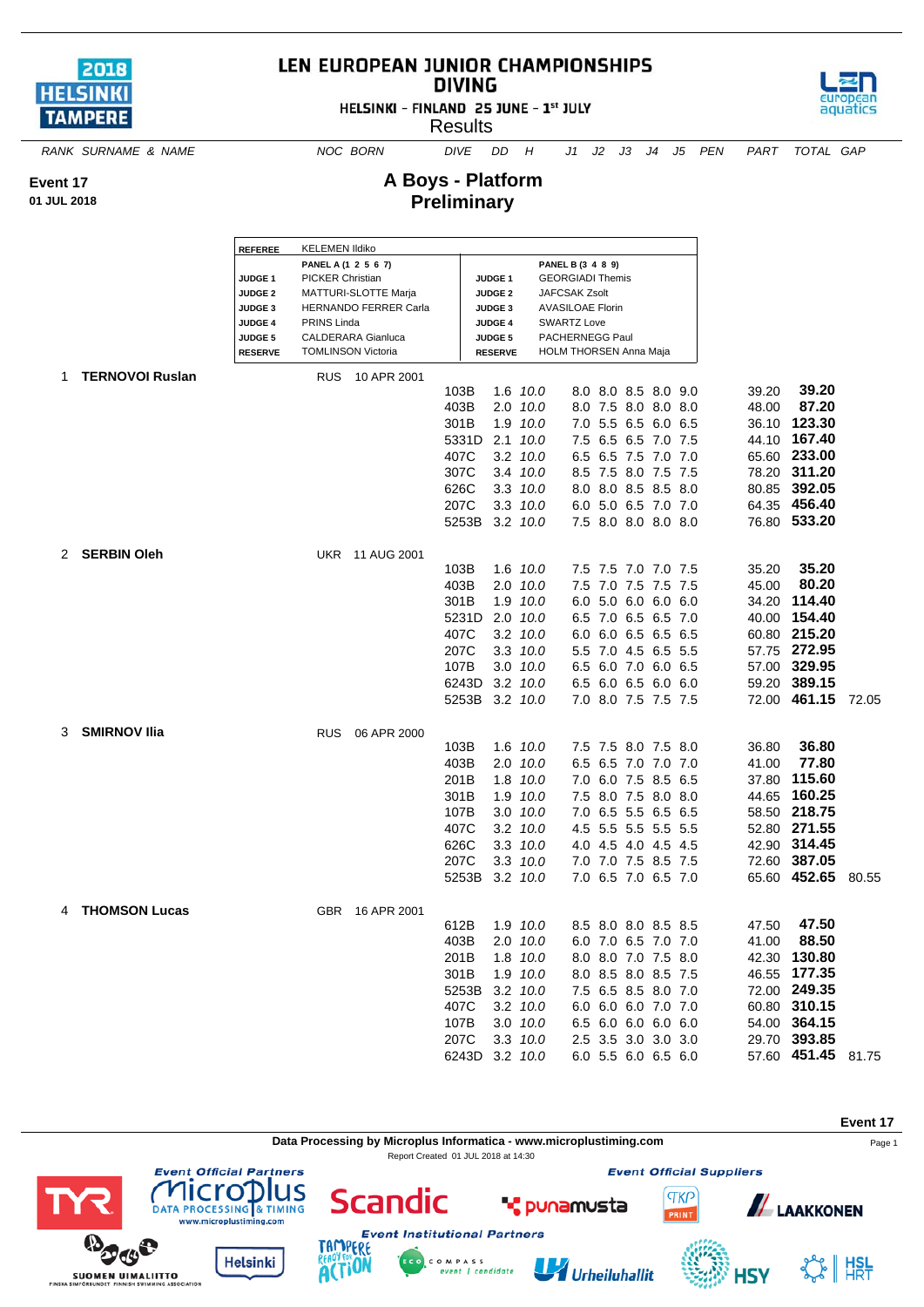|   | RANK SURNAME & NAME            |            | NOC BORN        | <b>DIVE</b>    | DD  | Η                              | J1 | J2 | JЗ | J4                                         | J5 | PEN | PART           | TOTAL GAP                    |       |
|---|--------------------------------|------------|-----------------|----------------|-----|--------------------------------|----|----|----|--------------------------------------------|----|-----|----------------|------------------------------|-------|
|   |                                |            |                 |                |     |                                |    |    |    |                                            |    |     |                |                              |       |
| 5 | <b>MOLVALIS Nikolaos</b>       | GRE        | 06 JUL 2000     | 103B           |     | 1.6 10.0                       |    |    |    | 6.5 6.5 6.5 6.5 6.5                        |    |     | 31.20          | 31.20                        |       |
|   |                                |            |                 | 403B           |     | 2.0 10.0                       |    |    |    | 6.0 6.5 6.5 6.5 6.5                        |    |     | 39.00          | 70.20                        |       |
|   |                                |            |                 | 612B           |     | 1.9 10.0                       |    |    |    | 7.0 7.0 8.0 7.5 7.5                        |    |     | 41.80          | 112.00                       |       |
|   |                                |            |                 | 301B           |     | 1.9 10.0                       |    |    |    | 6.5 6.5 7.0 6.0 6.5                        |    |     |                | 37.05 149.05                 |       |
|   |                                |            |                 | 5152B          |     | 2.9 10.0                       |    |    |    | 6.5 6.0 6.5 6.5 6.5                        |    |     |                | 56.55 205.60                 |       |
|   |                                |            |                 | 205B           |     | $2.9$ $10.0$                   |    |    |    | 6.0 6.5 7.0 6.5 6.5                        |    |     |                | 56.55 262.15                 |       |
|   |                                |            |                 | 107B           |     | 3.0 10.0                       |    |    |    | 6.0 6.0 7.0 6.0 6.0                        |    |     | 54.00          | 316.15                       |       |
|   |                                |            |                 | 305C           |     | $2.8$ 10.0                     |    |    |    | 8.5 7.5 8.5 8.5 8.0                        |    |     |                | 70.00 386.15                 |       |
|   |                                |            |                 | 407C           |     | 3.2 10.0                       |    |    |    | 7.0 6.0 7.0 7.0 5.5                        |    |     |                | 64.00 450.15 83.05           |       |
| 6 | <b>SEMBIANTE Loris</b>         | <b>ITA</b> | 13 OCT 2001     |                |     |                                |    |    |    |                                            |    |     |                |                              |       |
|   |                                |            |                 | 201B<br>301B   |     | 1.8 10.0<br>1.9 10.0           |    |    |    | 7.5 7.0 7.5 7.0 7.0<br>7.5 7.5 7.0 7.0 7.0 |    |     | 38.70<br>40.85 | 38.70<br>79.55               |       |
|   |                                |            |                 | 612B           |     | 1.9 10.0                       |    |    |    | 7.5 8.0 8.0 8.0 8.0                        |    |     | 45.60          | 125.15                       |       |
|   |                                |            |                 | 403B           |     | $2.0$ $10.0$                   |    |    |    | 7.0 6.5 6.5 7.0 7.0                        |    |     | 41.00          | 166.15                       |       |
|   |                                |            |                 | 5253B          |     | $3.2$ $10.0$                   |    |    |    | 6.5 6.0 6.5 6.0 6.0                        |    |     |                | 59.20 225.35                 |       |
|   |                                |            |                 | 107B           |     | $3.0$ $10.0$                   |    |    |    | 6.0 5.5 5.0 5.0 5.0                        |    |     |                | 46.50 271.85                 |       |
|   |                                |            |                 | 407C           |     | 3.2 10.0                       |    |    |    | 6.5 6.5 7.0 6.0 6.0                        |    |     |                | 60.80 332.65                 |       |
|   |                                |            |                 | 305C           | 2.9 | 7.5                            |    |    |    | 6.0 6.0 6.0 6.5 6.5                        |    |     |                | 53.65 386.30                 |       |
|   |                                |            |                 | 205C           | 3.0 | 5.0                            |    |    |    | 6.0 6.5 6.5 7.0 6.5                        |    |     |                | 58.50 444.80                 | 88.40 |
| 7 | <b>MASSENBERG Lou</b>          |            | GER 13 NOV 2000 |                |     |                                |    |    |    |                                            |    |     |                |                              |       |
|   |                                |            |                 | 201B           |     | 1.8 10.0                       |    |    |    | 8.0 7.0 7.5 7.5 7.0                        |    |     | 39.60          | 39.60                        |       |
|   |                                |            |                 | 301B           |     | 1.9 10.0                       |    |    |    | 6.5 6.5 6.0 5.5 5.5                        |    |     | 34.20          | 73.80                        |       |
|   |                                |            |                 | 403B<br>612B   |     | 2.0 10.0<br>1.9 10.0           |    |    |    | 7.0 7.5 7.0 8.0 7.5<br>7.0 7.5 8.0 8.0 8.5 |    |     | 44.00          | 117.80<br>162.45             |       |
|   |                                |            |                 | 6243D          |     | $3.2$ $10.0$                   |    |    |    | 6.5 6.0 5.5 6.0 5.5                        |    |     | 44.65          | 56.00 218.45                 |       |
|   |                                |            |                 | 407C           |     | $3.2$ $10.0$                   |    |    |    | 5.5 5.5 5.0 5.0 5.0                        |    |     |                | 49.60 268.05                 |       |
|   |                                |            |                 | 207C           |     | 3.3 10.0                       |    |    |    | 6.0 6.5 6.0 6.0 5.5                        |    |     |                | 59.40 327.45                 |       |
|   |                                |            |                 | 107B           |     | 3.0 10.0                       |    |    |    | 5.5 5.5 6.0 5.0 5.5                        |    |     |                | 49.50 376.95                 |       |
|   |                                |            |                 | 5253B 3.2 10.0 |     |                                |    |    |    | 6.0 6.5 6.0 6.0 6.0                        |    |     |                | 57.60 434.55                 | 98.65 |
| 8 | <b>CAMACHO DEL HOYO Carlos</b> | ESP        | 30 JUL 2000     |                |     |                                |    |    |    |                                            |    |     |                |                              |       |
|   |                                |            |                 | 103B           |     | 1.6 10.0                       |    |    |    | 7.0 7.0 7.0 7.0 7.0                        |    |     | 33.60          | 33.60                        |       |
|   |                                |            |                 | 403B           |     | $2.0$ 10.0                     |    |    |    | 8.0 7.5 7.0 7.0 7.0                        |    |     | 43.00          | 76.60                        |       |
|   |                                |            |                 | 5132D          |     | $2.1$ $10.0$                   |    |    |    | 6.0 6.5 5.5 6.0 6.5                        |    |     | 38.85          | 115.45                       |       |
|   |                                |            |                 | 301B           |     | $1.9$ $10.0$                   |    |    |    | 7.0 7.0 7.0 8.0 7.0<br>7.0 7.0 7.5 7.0 7.0 |    |     | 39.90          | 155.35                       |       |
|   |                                |            |                 | 107B           |     | $3.0$ $10.0$                   |    |    |    |                                            |    |     |                | 63.00 218.35                 |       |
|   |                                |            |                 | 407C<br>205C   |     | $3.2$ $10.0$<br>$3.0\quad 5.0$ |    |    |    | 4.0 5.0 4.5 4.5 5.0<br>4.5 4.5 5.0 4.5 4.5 |    |     |                | 44.80 263.15<br>40.50 303.65 |       |
|   |                                |            |                 | 6243D 3.2 10.0 |     |                                |    |    |    | 6.5 6.5 7.0 7.0 7.5                        |    |     |                | 65.60 369.25                 |       |
|   |                                |            |                 | 5253B 3.2 10.0 |     |                                |    |    |    | 6.0 6.5 6.0 6.0 6.5                        |    |     |                | 59.20 428.45 104.75          |       |
|   | 9 PEREZ ORTEGA Hector          |            | ESP 23 MAY 2001 |                |     |                                |    |    |    |                                            |    |     |                |                              |       |
|   |                                |            |                 | 103B           |     | 1.6 10.0                       |    |    |    | 8.0 7.5 8.0 8.0 7.5                        |    |     | 37.60          | 37.60                        |       |
|   |                                |            |                 | 403B           |     | 2.0 10.0                       |    |    |    | 6.5 6.5 6.5 7.0 7.0                        |    |     | 40.00          | 77.60                        |       |
|   |                                |            |                 | 5231D          |     | 2.0 10.0                       |    |    |    | 7.0 8.0 7.5 7.5 7.5                        |    |     |                | 45.00 122.60                 |       |
|   |                                |            |                 | 612B           |     | 1.9 10.0                       |    |    |    | 7.0 8.0 8.0 7.5 8.0                        |    |     |                | 44.65 167.25                 |       |
|   |                                |            |                 | 107B           |     | 3.0 10.0                       |    |    |    | 7.0 6.5 6.5 7.0 7.0                        |    |     |                | 61.50 228.75                 |       |
|   |                                |            |                 | 407C           |     | 3.2 10.0                       |    |    |    | 4.0 4.0 5.5 4.5 4.5                        |    |     |                | 41.60 270.35                 |       |
|   |                                |            |                 | 305C<br>207C   |     | $2.8$ $10.0$<br>3.3 10.0       |    |    |    | 7.5 8.0 7.0 7.0 7.0<br>3.0 3.0 3.5 3.0 3.0 |    |     |                | 60.20 330.55<br>29.70 360.25 |       |
|   |                                |            |                 | 5237D 3.3 10.0 |     |                                |    |    |    | 6.0 5.5 5.5 5.5 6.0                        |    |     |                | 56.10 416.35 116.85          |       |
|   |                                |            |                 |                |     |                                |    |    |    |                                            |    |     |                |                              |       |

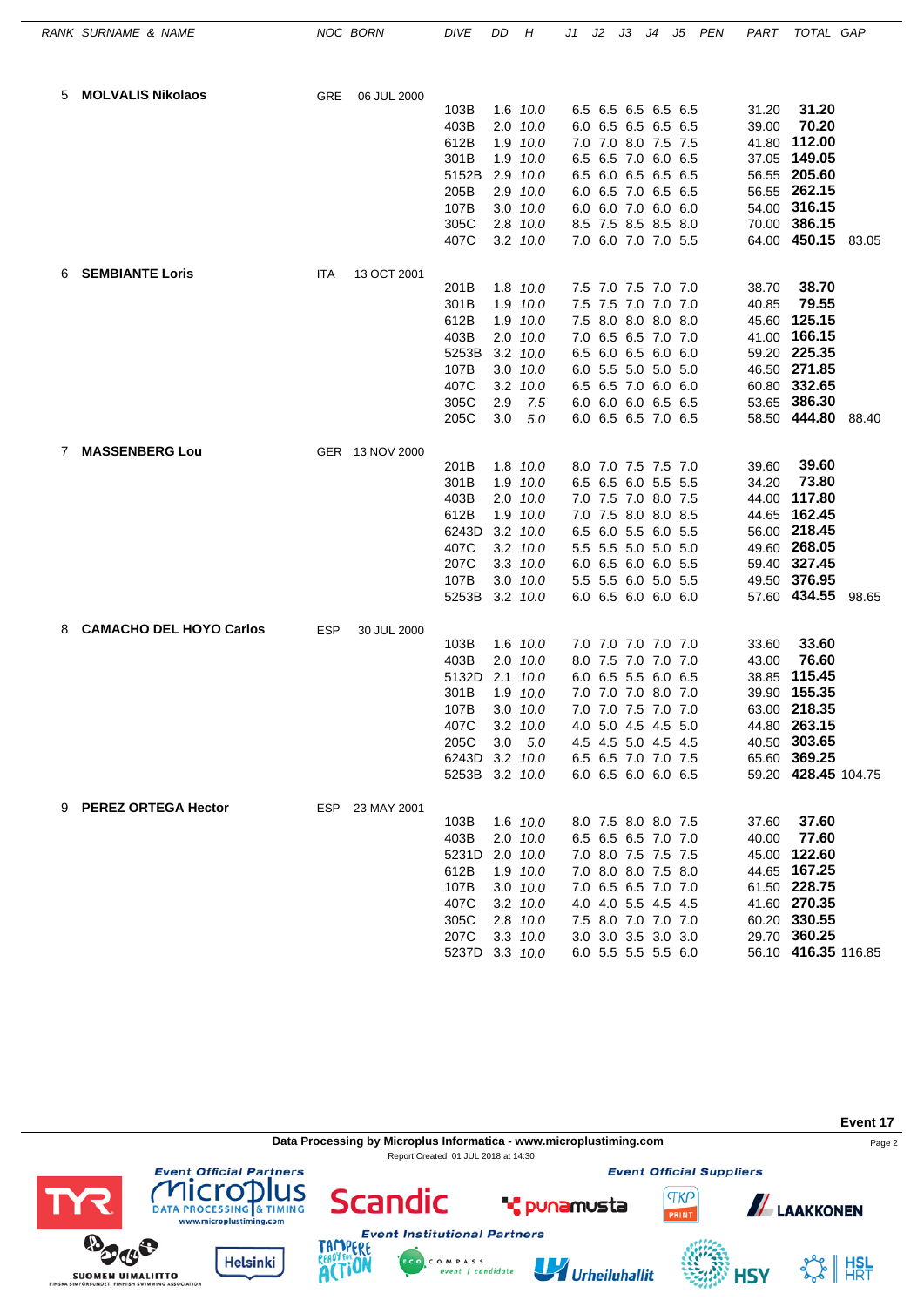|     | RANK SURNAME & NAME        |            | NOC BORN        | <b>DIVE</b>    | DD  | Н                    | J1  | J2 | JЗ                                         | J4 | J5 | <b>PEN</b> | PART           | TOTAL GAP           |  |
|-----|----------------------------|------------|-----------------|----------------|-----|----------------------|-----|----|--------------------------------------------|----|----|------------|----------------|---------------------|--|
| 10  | <b>VOLPE Antonio</b>       | ITA        | 09 APR 2000     |                |     |                      |     |    |                                            |    |    |            |                |                     |  |
|     |                            |            |                 | 103B           |     | 1.6 10.0             |     |    | 7.5 8.0 7.5 7.0 7.5                        |    |    |            | 36.00          | 36.00               |  |
|     |                            |            |                 | 612B           |     | 1.9 10.0             |     |    | 6.0 6.5 5.5 6.0 6.0                        |    |    |            | 34.20          | 70.20               |  |
|     |                            |            |                 | 301B           | 1.9 | - 7.5                |     |    | 6.0 6.5 6.5 7.0 6.5                        |    |    |            |                | 37.05 107.25        |  |
|     |                            |            |                 | 403B           |     | 2.0 10.0             |     |    | 7.5 8.0 7.5 7.5 7.5                        |    |    |            |                | 45.00 152.25        |  |
|     |                            |            |                 | 5152B          |     | 2.9 10.0             |     |    | 6.0 5.5 6.0 6.0 6.0                        |    |    |            |                | 52.20 204.45        |  |
|     |                            |            |                 | 205C           | 3.0 | 5.0                  |     |    | 6.5 7.0 6.0 5.5 5.5                        |    |    |            |                | 54.00 258.45        |  |
|     |                            |            |                 | 305C           |     | 2.8 10.0             |     |    | 5.0 5.5 5.5 5.0 5.0                        |    |    |            |                | 43.40 301.85        |  |
|     |                            |            |                 | 405B           |     | 2.8 10.0             |     |    | 5.5 7.0 6.5 5.5 6.5                        |    |    |            |                | 51.80 353.65        |  |
|     |                            |            |                 | 107B           |     | $3.0$ $10.0$         |     |    | 7.0 7.0 7.5 6.5 6.0                        |    |    |            |                | 61.50 415.15 118.05 |  |
| 11  | <b>KOTOWSKI Filip</b>      |            | POL 19 MAY 2000 |                |     |                      |     |    |                                            |    |    |            |                |                     |  |
|     |                            |            |                 | 103B           |     | 1.6 10.0             |     |    | 8.0 7.5 7.0 7.5 7.0                        |    |    |            | 35.20          | 35.20               |  |
|     |                            |            |                 | 403B           | 2.0 | 10.0                 |     |    | 7.0 7.0 6.5 6.5 6.5                        |    |    |            | 40.00          | 75.20               |  |
|     |                            |            |                 | 301B           | 1.9 | 7.5                  |     |    | 6.0 7.5 6.5 7.5 7.0                        |    |    |            |                | 39.90 115.10        |  |
|     |                            |            |                 | 5331D          | 2.1 | 10.0                 |     |    | 6.5 6.0 6.5 7.0 6.5                        |    |    |            | 40.95          | 156.05              |  |
|     |                            |            |                 | 205C           | 3.0 | 5.0                  |     |    | 5.0 5.5 5.0 5.0 5.0                        |    |    |            |                | 45.00 201.05        |  |
|     |                            |            |                 | 6241B          |     | 2.7 10.0             |     |    | 5.5 6.0 6.0 6.5 5.5                        |    |    |            |                | 47.25 248.30        |  |
|     |                            |            |                 | 107B           |     | 3.0 10.0             |     |    | 5.0 4.5 5.0 5.0 5.0                        |    |    |            |                | 45.00 293.30        |  |
|     |                            |            |                 | 407C           |     | 3.2 10.0             |     |    | 5.5 6.0 6.5 5.5 5.5                        |    |    |            |                | 54.40 347.70        |  |
|     |                            |            |                 | 5253B          |     | $3.2$ $10.0$         |     |    | 6.5 6.0 6.5 7.5 6.5                        |    |    |            |                | 62.40 410.10 123.10 |  |
| 12  | <b>TSIRIKOS Athanasios</b> |            | GRE 04 MAR 2002 |                |     |                      |     |    |                                            |    |    |            |                | 34.40               |  |
|     |                            |            |                 | 103B           |     | 1.6 10.0             |     |    | 7.0 7.0 7.0 7.5 7.5<br>7.0 7.0 7.0 7.0 7.0 |    |    |            | 34.40<br>42.00 | 76.40               |  |
|     |                            |            |                 | 403B<br>612B   |     | 2.0 10.0<br>1.9 10.0 |     |    | 9.0 8.0 8.5 8.5 8.5                        |    |    |            |                | 48.45 124.85        |  |
|     |                            |            |                 | 301B           |     | 1.9 10.0             |     |    | 6.5 6.0 6.0 6.0 6.0                        |    |    |            |                | 34.20 159.05        |  |
|     |                            |            |                 | 614B           |     | 2.4 10.0             |     |    | 5.5 5.5 6.5 6.5 6.5                        |    |    |            |                | 44.40 203.45        |  |
|     |                            |            |                 | 5152B          |     | 2.9 10.0             |     |    | 7.0 7.0 6.5 6.5 6.0                        |    |    |            |                | 58.00 261.45        |  |
|     |                            |            |                 | 205C           | 3.0 | 5.0                  |     |    | 5.5 5.5 5.5 5.0 5.0                        |    |    |            |                | 48.00 309.45        |  |
|     |                            |            |                 | 107B           | 3.0 | 10.0                 |     |    | 6.5 6.5 6.5 6.5 6.0                        |    |    |            |                | 58.50 367.95        |  |
|     |                            |            |                 | 405C           | 2.7 | 7.5                  |     |    | 5.5 4.5 5.0 5.0 5.0                        |    |    |            |                | 40.50 408.45 124.75 |  |
| 13. | <b>NAUMENKO Yevhen</b>     | <b>UKR</b> | 08 JUN 2001     |                |     |                      |     |    |                                            |    |    |            |                |                     |  |
|     |                            |            |                 | 103B           |     | 1.6 10.0             |     |    | 7.5 7.0 7.5 7.0 7.0                        |    |    |            | 34.40          | 34.40               |  |
|     |                            |            |                 | 403B           |     | $2.0$ $10.0$         | 6.5 |    | 6.5 6.0 7.0 7.0                            |    |    |            | 40.00          | 74.40               |  |
|     |                            |            |                 | 612B           |     | 1.9 10.0             |     |    | 7.5 7.0 7.5 8.0 7.0                        |    |    |            |                | 41.80 116.20        |  |
|     |                            |            |                 | 5231D          |     | $2.0$ $10.0$         |     |    | 6.5 6.5 7.0 7.0 7.0                        |    |    |            |                | 41.00 157.20        |  |
|     |                            |            |                 | 107B           |     | $3.0$ $10.0$         |     |    | 6.5 6.0 7.0 7.0 6.5                        |    |    |            |                | 60.00 217.20        |  |
|     |                            |            |                 | 407C           |     | 3.2 10.0             |     |    | 3.0 3.5 3.5 2.5 2.5                        |    |    |            |                | 28.80 246.00        |  |
|     |                            |            |                 | 207C           |     | 3.3 10.0             |     |    | 4.5 6.0 5.5 4.5 5.0                        |    |    |            |                | 49.50 295.50        |  |
|     |                            |            |                 | 5253B 3.2 10.0 |     |                      |     |    | 6.5 6.0 6.0 6.5 6.0                        |    |    |            |                | 59.20 354.70        |  |
|     |                            |            |                 | 305C           |     | $3.1 \quad 5.0$      |     |    | 4.0 4.0 4.0 3.5 4.0                        |    |    |            |                | 37.20 391.90 141.30 |  |
|     | 14 GEZ Derin               | SUI        | 08 APR 2000     |                |     |                      |     |    |                                            |    |    |            |                |                     |  |
|     |                            |            |                 | 113B           |     | 1.8 10.0             |     |    | 5.0 6.5 5.0 6.0 6.0                        |    |    |            | 30.60          | 30.60               |  |
|     |                            |            |                 | 301B           |     | 1.9 10.0             |     |    | 5.5 5.5 5.5 5.5 5.5                        |    |    |            | 31.35          | 61.95               |  |
|     |                            |            |                 | 403B           |     | $2.0$ $10.0$         |     |    | 5.0 6.0 6.5 5.5 5.5                        |    |    |            | 34.00          | 95.95               |  |
|     |                            |            |                 | 612B           |     | 1.9 10.0             |     |    | 5.0 5.5 5.0 5.5 6.0                        |    |    |            |                | 30.40 126.35        |  |
|     |                            |            |                 | 405C           |     | $2.5$ 10.0           |     |    | 6.0 5.5 6.0 6.0 6.0                        |    |    |            |                | 45.00 171.35        |  |
|     |                            |            |                 | 6243D          |     | 3.2 10.0             |     |    | 5.5 5.0 5.0 5.0 4.5                        |    |    |            |                | 48.00 219.35        |  |
|     |                            |            |                 | 205B           |     | $2.9$ $10.0$         |     |    | 6.0 6.0 6.0 6.0 6.0                        |    |    |            |                | 52.20 271.55        |  |
|     |                            |            |                 | 305C           |     | 2.8 10.0             |     |    | 6.5 6.5 6.5 7.0 6.5                        |    |    |            |                | 54.60 326.15        |  |
|     |                            |            |                 | 5237D 3.3 10.0 |     |                      |     |    | 5.5 5.5 5.5 6.0 5.0                        |    |    |            |                | 54.45 380.60 152.60 |  |

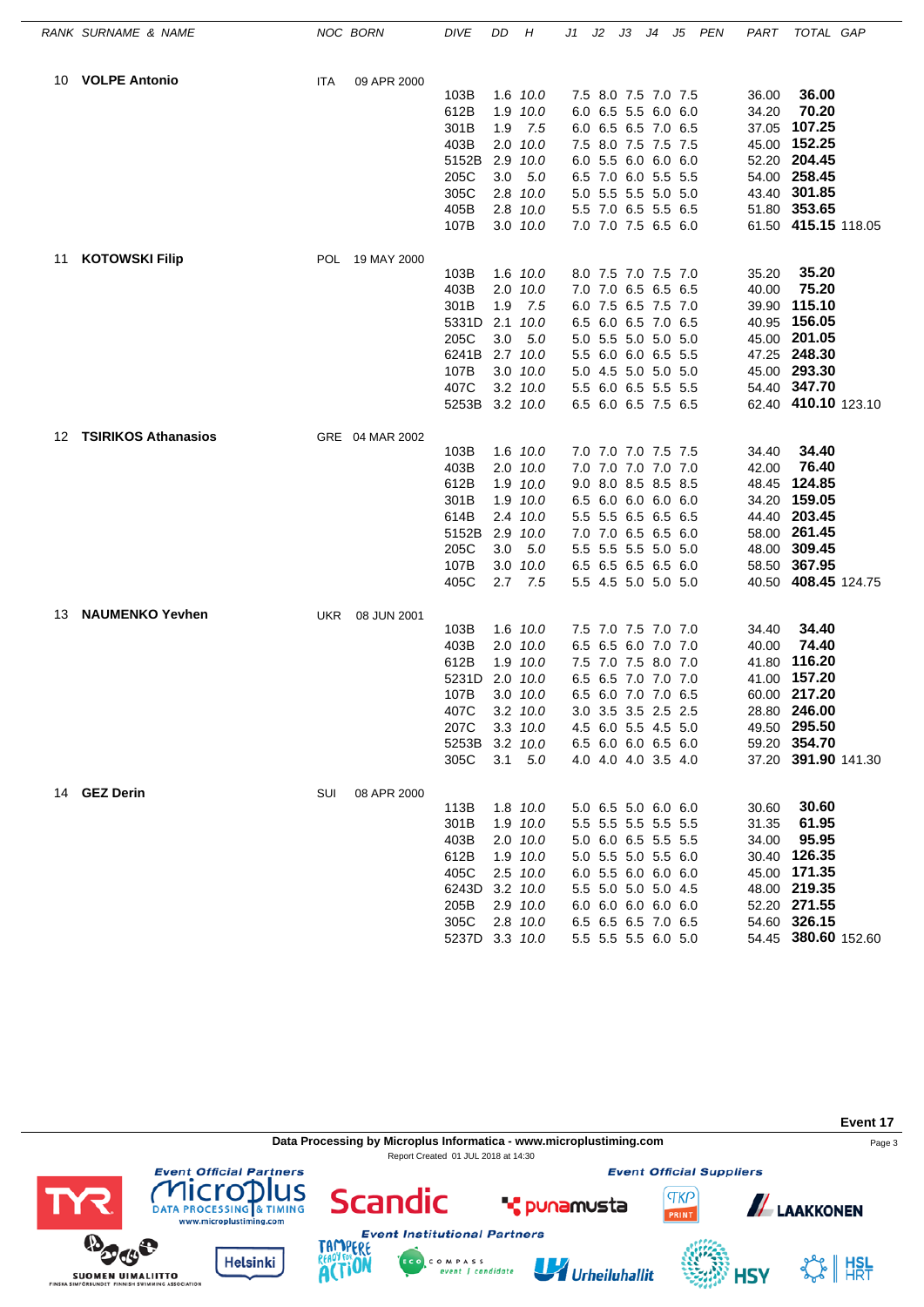|    | RANK SURNAME & NAME        |            | NOC BORN        | <b>DIVE</b>    | DD  | Н              | J1  | J2 | JЗ                  | J4 | J5 | <b>PEN</b> | PART  | TOTAL GAP           |  |
|----|----------------------------|------------|-----------------|----------------|-----|----------------|-----|----|---------------------|----|----|------------|-------|---------------------|--|
| 15 | <b>SCHOENE Karl</b>        |            | GER 16 AUG 2001 |                |     |                |     |    |                     |    |    |            |       |                     |  |
|    |                            |            |                 | 103B           |     | 1.6 10.0       |     |    | 6.5 6.5 7.0 7.0 7.0 |    |    |            | 32.80 | 32.80               |  |
|    |                            |            |                 | 301B           |     | 1.9 10.0       |     |    | 6.5 6.0 6.5 6.5 6.5 |    |    |            | 37.05 | 69.85               |  |
|    |                            |            |                 | 612B           |     | 1.9 10.0       |     |    | 6.5 5.5 7.0 7.0 7.0 |    |    |            |       | 38.95 108.80        |  |
|    |                            |            |                 | 403B           |     | 2.0 10.0       |     |    | 6.0 6.5 6.5 6.0 6.0 |    |    |            |       | 37.00 145.80        |  |
|    |                            |            |                 | 107B           |     | 3.0 10.0       |     |    | 6.0 6.5 6.5 6.5 6.0 |    |    |            |       | 57.00 202.80        |  |
|    |                            |            |                 | 5154B          |     | 3.3 10.0       |     |    | 5.5 5.0 5.5 5.0 5.5 |    |    |            |       | 52.80 255.60        |  |
|    |                            |            |                 | 407C           |     | 3.2 10.0       |     |    | 5.5 6.0 5.5 5.5 5.5 |    |    |            |       | 52.80 308.40        |  |
|    |                            |            |                 | 207C           |     | 3.3 10.0       |     |    | 4.0 5.0 5.0 5.5 4.5 |    |    |            |       | 47.85 356.25        |  |
|    |                            |            |                 | 307C           |     | 3.4 10.0       |     |    | 1.5 1.5 1.5 2.0 1.5 |    |    |            |       | 15.30 371.55 161.65 |  |
| 16 | <b>RIEKKI Aarne</b>        | <b>FIN</b> | 07 AUG 2002     |                |     |                |     |    |                     |    |    |            |       |                     |  |
|    |                            |            |                 | 103B           |     | 1.6 10.0       |     |    | 7.0 7.0 7.0 7.0 7.0 |    |    |            | 33.60 | 33.60               |  |
|    |                            |            |                 | 403B           | 2.0 | 10.0           |     |    | 7.0 6.5 6.5 6.5 6.5 |    |    |            | 39.00 | 72.60               |  |
|    |                            |            |                 | 301B           | 1.9 | 7.5            |     |    | 4.5 4.5 4.5 5.0 4.5 |    |    |            | 25.65 | 98.25               |  |
|    |                            |            |                 | 612B           |     | 1.9 10.0       |     |    | 6.5 6.5 6.0 7.0 6.5 |    |    |            |       | 37.05 135.30        |  |
|    |                            |            |                 | 107C           |     | $2.7$ $10.0$   | 5.5 |    | 5.5 5.5 5.5 5.0     |    |    |            | 44.55 | 179.85              |  |
|    |                            |            |                 | 405C           | 2.5 | 10.0           |     |    | 5.5 5.5 5.0 6.0 5.5 |    |    |            |       | 41.25 221.10        |  |
|    |                            |            |                 | 205C           | 2.8 | - 7.5          |     |    | 4.5 5.0 5.0 5.0 5.0 |    |    |            |       | 42.00 263.10        |  |
|    |                            |            |                 | 5251B          |     | 2.6 10.0       |     |    | 6.5 5.5 7.0 5.5 5.0 |    |    |            |       | 45.50 308.60        |  |
|    |                            |            |                 | 614B           |     | 2.4 10.0       |     |    | 7.0 7.0 7.5 7.5 7.5 |    |    |            |       | 52.80 361.40 171.80 |  |
| 17 | <b>RASSIMOF Leo</b>        |            | POL 14 MAR 2000 |                |     |                |     |    |                     |    |    |            |       |                     |  |
|    |                            |            |                 | 103B           | 1.6 | 7.5            |     |    | 6.0 7.0 6.5 6.5 6.5 |    |    |            | 31.20 | 31.20               |  |
|    |                            |            |                 | 403B           | 2.1 | 7.5            |     |    | 6.0 6.0 6.0 6.5 5.5 |    |    |            | 37.80 | 69.00               |  |
|    |                            |            |                 | 301B           | 1.9 | 7.5            |     |    | 6.5 7.0 7.5 7.5 7.0 |    |    |            | 40.85 | 109.85              |  |
|    |                            |            |                 | 612B           | 1.8 | 7.5            |     |    | 6.0 7.0 6.5 6.5 6.5 |    |    |            |       | 35.10 144.95        |  |
|    |                            |            |                 | 614B           |     | 2.4 10.0       |     |    | 6.0 6.0 6.0 6.0 6.5 |    |    |            |       | 43.20 188.15        |  |
|    |                            |            |                 | 5152B          |     | 2.9 10.0       |     |    | 5.5 6.0 5.5 5.5 6.0 |    |    |            |       | 49.30 237.45        |  |
|    |                            |            |                 | 205C           | 3.0 | 5.0            |     |    | 4.0 4.0 4.5 4.0 4.0 |    |    |            |       | 36.00 273.45        |  |
|    |                            |            |                 | 407C           |     | 3.2 10.0       |     |    | 5.5 5.0 6.0 5.5 5.0 |    |    |            |       | 51.20 324.65        |  |
|    |                            |            |                 | 107B           |     | 3.0 10.0       |     |    | 4.0 4.0 4.0 3.5 4.5 |    |    |            |       | 36.00 360.65 172.55 |  |
| 18 | <b>AURELIAN Dragomir</b>   |            | ROU 21 MAR 2001 |                |     |                |     |    |                     |    |    |            |       |                     |  |
|    |                            |            |                 | 403B           |     | 2.0 10.0       |     |    | 6.0 6.0 6.0 6.0 6.0 |    |    |            | 36.00 | 36.00               |  |
|    |                            |            |                 | 612B           | 1.9 | 10.0           |     |    | 7.0 6.5 7.5 6.5 7.0 |    |    |            | 38.95 | 74.95               |  |
|    |                            |            |                 | 301B           | 1.9 | 10.0           |     |    | 7.0 7.0 7.0 7.0 6.5 |    |    |            |       | 39.90 114.85        |  |
|    |                            |            |                 | 201B           |     | 1.8 10.0       |     |    | 7.0 7.5 7.0 6.5 6.0 |    |    |            |       | 36.90 151.75        |  |
|    |                            |            |                 | 5253B          |     | $3.2$ $10.0$   |     |    | 5.0 6.0 6.0 5.5 5.0 |    |    |            |       | 52.80 204.55        |  |
|    |                            |            |                 | 407C           |     | 3.2 10.0       |     |    | 3.5 4.5 4.0 4.0 3.5 |    |    |            |       | 36.80 241.35        |  |
|    |                            |            |                 | 207C           |     | 3.3 10.0       |     |    | 2.5 3.5 3.0 3.0 3.0 |    |    |            |       | 29.70 271.05        |  |
|    |                            |            |                 | 6243D 3.2 10.0 |     |                |     |    | 3.5 4.5 4.5 3.5 3.5 |    |    |            |       | 36.80 307.85        |  |
|    |                            |            |                 | 107B           |     | 3.0 10.0       |     |    | 4.5 4.5 6.0 5.0 4.5 |    |    |            |       | 42.00 349.85 183.35 |  |
|    | 19 ZARNESCU Catalin-Teodor |            | ROU 13 APR 2002 |                |     |                |     |    |                     |    |    |            |       |                     |  |
|    |                            |            |                 | 612B           |     | 1.9 10.0       |     |    | 6.5 7.0 7.0 6.5 6.5 |    |    |            | 38.00 | 38.00               |  |
|    |                            |            |                 | 403B           |     | $2.0$ $10.0$   |     |    | 5.5 6.5 6.0 6.0 5.5 |    |    |            | 35.00 | 73.00               |  |
|    |                            |            |                 | 301B           |     | 1.9 10.0       |     |    | 6.5 6.5 6.0 6.5 6.5 |    |    |            |       | 37.05 110.05        |  |
|    |                            |            |                 | 201B           |     | 1.8 10.0       |     |    | 6.0 6.0 6.5 6.5 7.0 |    |    |            |       | 34.20 144.25        |  |
|    |                            |            |                 | 107B           |     | 3.0 10.0       |     |    | 5.0 5.5 5.0 5.0 5.0 |    |    |            |       | 45.00 189.25        |  |
|    |                            |            |                 | 407C           |     | 3.2 10.0       |     |    | 5.0 4.0 4.5 4.0 4.5 |    |    |            |       | 41.60 230.85        |  |
|    |                            |            |                 | 5253B 3.2 10.0 |     |                |     |    | 5.0 4.5 4.0 4.5 4.0 |    |    |            |       | 41.60 272.45        |  |
|    |                            |            |                 | 6241B 2.7 10.0 |     |                |     |    | 6.5 5.0 6.0 5.5 5.5 |    |    |            |       | 45.90 318.35        |  |
|    |                            |            |                 | 205C           |     | $3.0\quad 5.0$ |     |    | 2.5 3.5 3.5 3.0 3.5 |    |    |            |       | 30.00 348.35 184.85 |  |